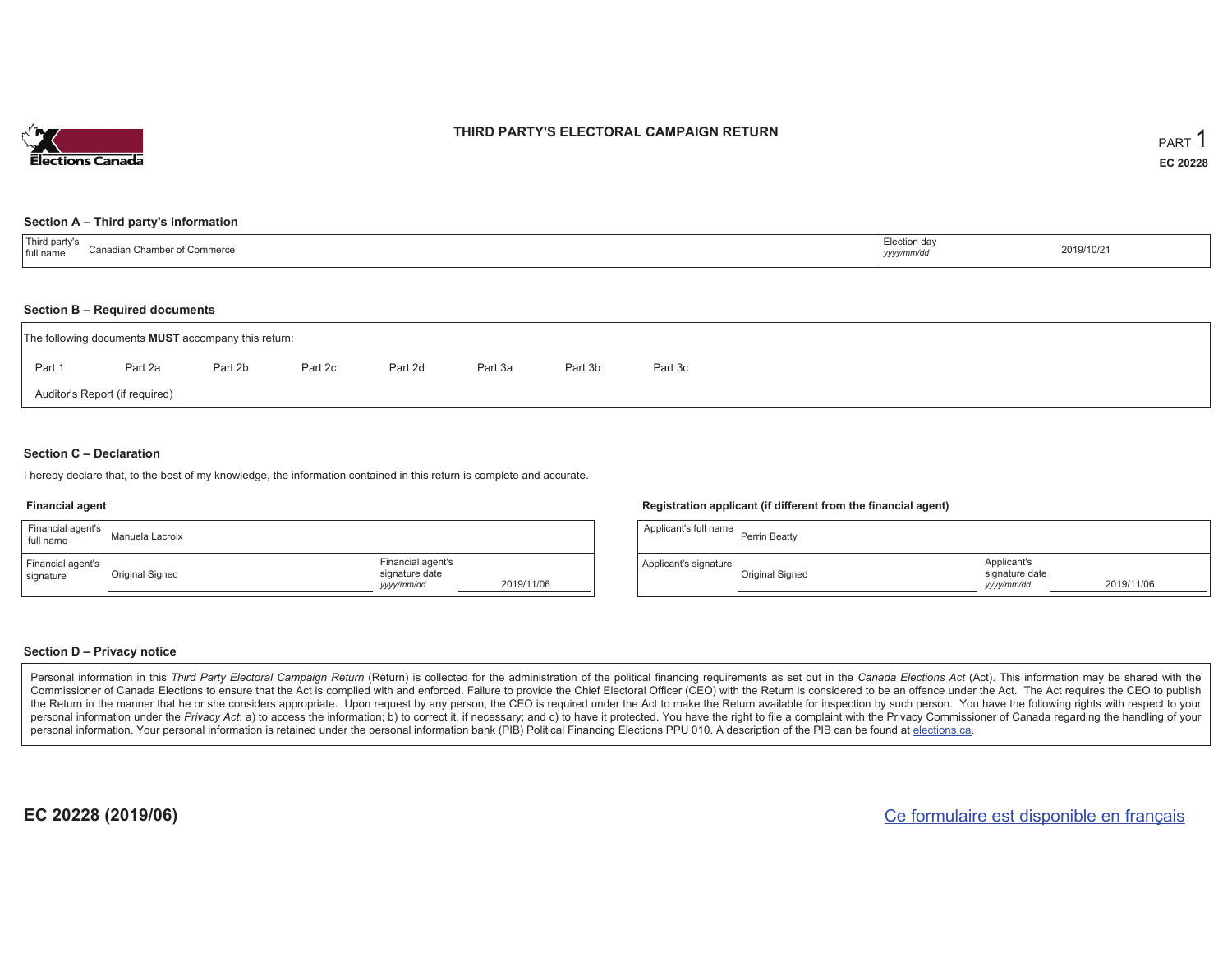

### **THIRD PARTY'S ELECTORAL CAMPAIGN RETURN HIRD PARTY'S ELECTORAL CAMPAIGN RETURN<br>Statement of monetary contributions received PART 2a**

**EC 20228**

| No. | Full name                                                                           | <b>Street</b><br>no.                          | <b>Street</b> | Apt. | City | Prov./<br>Terr. | Postal<br>code | Date<br>received<br>yyyy/mm/dd                                                 | Individual | Business /<br>Commercial<br>organization | Government | Trade union | Corporation<br>without share<br>capital | Unincorporated<br>organization or<br>association |
|-----|-------------------------------------------------------------------------------------|-----------------------------------------------|---------------|------|------|-----------------|----------------|--------------------------------------------------------------------------------|------------|------------------------------------------|------------|-------------|-----------------------------------------|--------------------------------------------------|
|     |                                                                                     |                                               |               |      |      |                 |                |                                                                                | \$         | \$                                       | \$         | \$          | \$                                      | \$                                               |
|     |                                                                                     |                                               |               |      |      |                 |                |                                                                                |            |                                          |            |             |                                         |                                                  |
|     |                                                                                     |                                               |               |      |      |                 |                |                                                                                |            |                                          |            |             |                                         |                                                  |
|     |                                                                                     |                                               |               |      |      |                 |                |                                                                                |            |                                          |            |             |                                         |                                                  |
|     |                                                                                     |                                               |               |      |      |                 |                |                                                                                |            |                                          |            |             |                                         |                                                  |
|     |                                                                                     |                                               |               |      |      |                 |                |                                                                                |            |                                          |            |             |                                         |                                                  |
|     |                                                                                     |                                               |               |      |      |                 |                |                                                                                |            |                                          |            |             |                                         |                                                  |
|     |                                                                                     |                                               |               |      |      |                 |                |                                                                                |            |                                          |            |             |                                         |                                                  |
|     |                                                                                     |                                               |               |      |      |                 |                |                                                                                |            |                                          |            |             |                                         |                                                  |
|     |                                                                                     |                                               |               |      |      |                 |                |                                                                                |            |                                          |            |             |                                         |                                                  |
|     |                                                                                     |                                               |               |      |      |                 |                |                                                                                |            |                                          |            |             |                                         |                                                  |
|     |                                                                                     |                                               |               |      |      |                 |                |                                                                                |            |                                          |            |             |                                         |                                                  |
|     |                                                                                     |                                               |               |      |      |                 |                |                                                                                |            |                                          |            |             |                                         |                                                  |
|     |                                                                                     |                                               |               |      |      |                 |                |                                                                                |            |                                          |            |             |                                         |                                                  |
|     |                                                                                     |                                               |               |      |      |                 |                |                                                                                |            |                                          |            |             |                                         |                                                  |
|     |                                                                                     |                                               |               |      |      |                 |                | Totals carried forward from previous page \$                                   |            |                                          |            |             |                                         |                                                  |
|     |                                                                                     |                                               |               |      |      |                 |                | Total amount of monetary contributions by contributors who gave over \$200 (A) |            |                                          |            |             |                                         |                                                  |
|     | Number of contributors who gave over \$200                                          |                                               |               |      |      |                 |                |                                                                                |            |                                          |            |             |                                         |                                                  |
|     | Total amount of monetary contributions by contributors who gave \$200 or less $(B)$ |                                               |               |      |      |                 |                |                                                                                |            |                                          |            |             |                                         |                                                  |
|     |                                                                                     | Number of contributors who gave \$200 or less |               |      |      |                 |                |                                                                                |            |                                          |            |             |                                         |                                                  |
|     |                                                                                     |                                               |               |      |      |                 |                | Total amount of all monetary contributions (A+B)                               |            |                                          |            |             |                                         |                                                  |
|     |                                                                                     |                                               |               |      |      |                 |                | Number of contributors who gave monetary contributions                         |            |                                          |            |             |                                         |                                                  |

|  | <sup>I</sup> Third<br>  party | of Commerce<br>Canadian Chamber | ction dav<br>yyyy/mm/dd | 2019/10/21 |  | Page |  |
|--|-------------------------------|---------------------------------|-------------------------|------------|--|------|--|
|--|-------------------------------|---------------------------------|-------------------------|------------|--|------|--|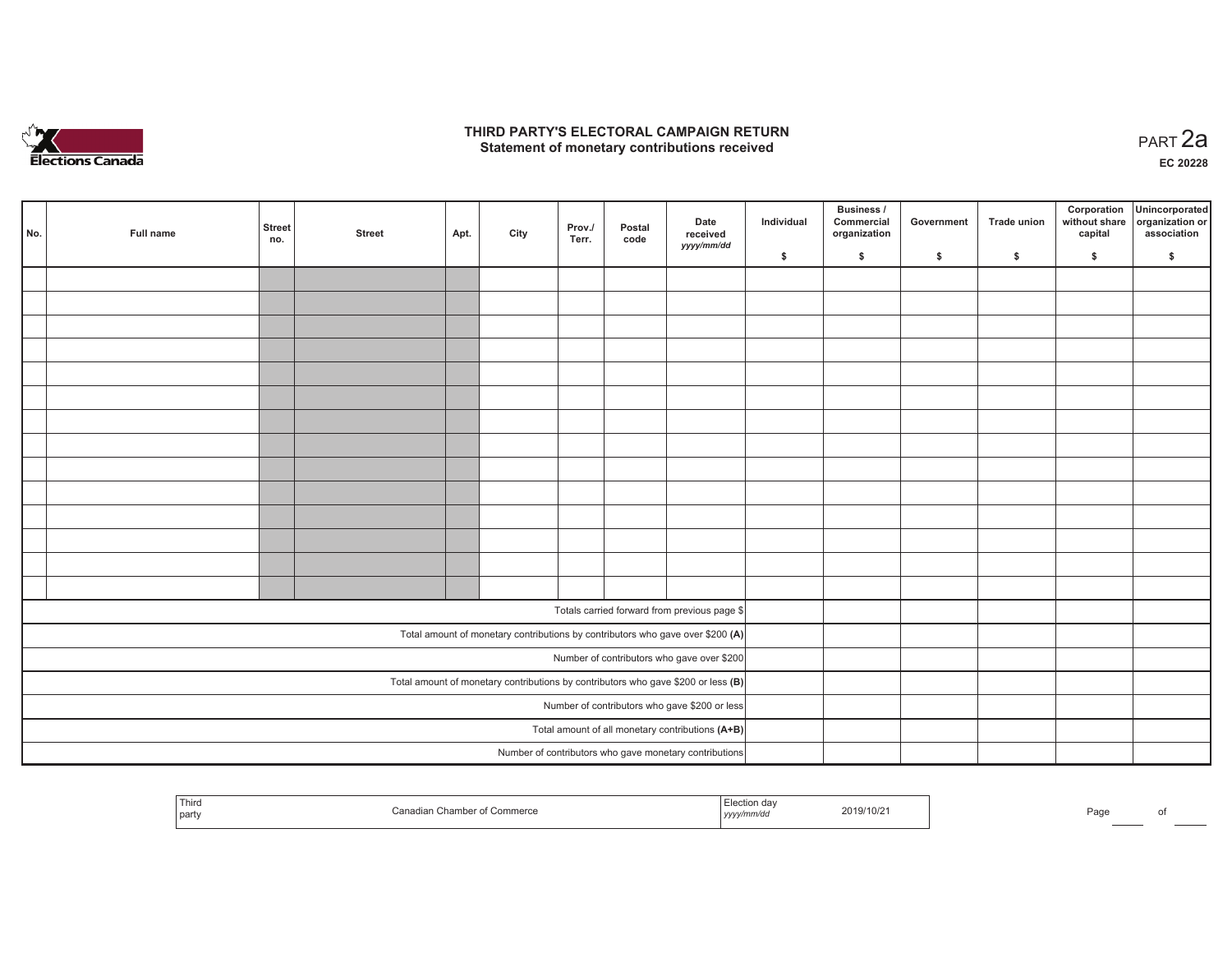

## **THIRD PARTY'S ELECTORAL CAMPAIGN RETURN**  THIRD PARTY'S ELECTORAL CAMPAIGN RETURN<br>Statement of non-monetary contributions received<br> **PART 2b**

| No.                                                                                     | Full name | <b>Street</b><br>no.                          | <b>Street</b> | Apt. | City | Prov./<br>Terr. | Postal<br>code | Date<br>received<br>yyyy/mm/dd                                                     | Individual | <b>Business /</b><br>Commercial<br>organization | Government   | Trade union  | Corporation<br>capital | Unincorporated<br>without share organization or<br>association |
|-----------------------------------------------------------------------------------------|-----------|-----------------------------------------------|---------------|------|------|-----------------|----------------|------------------------------------------------------------------------------------|------------|-------------------------------------------------|--------------|--------------|------------------------|----------------------------------------------------------------|
|                                                                                         |           |                                               |               |      |      |                 |                |                                                                                    | \$         | \$                                              | $\mathsf{s}$ | $\mathbf{s}$ | \$                     | \$                                                             |
|                                                                                         |           |                                               |               |      |      |                 |                |                                                                                    |            |                                                 |              |              |                        |                                                                |
|                                                                                         |           |                                               |               |      |      |                 |                |                                                                                    |            |                                                 |              |              |                        |                                                                |
|                                                                                         |           |                                               |               |      |      |                 |                |                                                                                    |            |                                                 |              |              |                        |                                                                |
|                                                                                         |           |                                               |               |      |      |                 |                |                                                                                    |            |                                                 |              |              |                        |                                                                |
|                                                                                         |           |                                               |               |      |      |                 |                |                                                                                    |            |                                                 |              |              |                        |                                                                |
|                                                                                         |           |                                               |               |      |      |                 |                |                                                                                    |            |                                                 |              |              |                        |                                                                |
|                                                                                         |           |                                               |               |      |      |                 |                |                                                                                    |            |                                                 |              |              |                        |                                                                |
|                                                                                         |           |                                               |               |      |      |                 |                |                                                                                    |            |                                                 |              |              |                        |                                                                |
|                                                                                         |           |                                               |               |      |      |                 |                |                                                                                    |            |                                                 |              |              |                        |                                                                |
|                                                                                         |           |                                               |               |      |      |                 |                |                                                                                    |            |                                                 |              |              |                        |                                                                |
|                                                                                         |           |                                               |               |      |      |                 |                |                                                                                    |            |                                                 |              |              |                        |                                                                |
|                                                                                         |           |                                               |               |      |      |                 |                |                                                                                    |            |                                                 |              |              |                        |                                                                |
|                                                                                         |           |                                               |               |      |      |                 |                |                                                                                    |            |                                                 |              |              |                        |                                                                |
|                                                                                         |           |                                               |               |      |      |                 |                |                                                                                    |            |                                                 |              |              |                        |                                                                |
|                                                                                         |           |                                               |               |      |      |                 |                | Totals carried forward from previous page \$                                       |            |                                                 |              |              |                        |                                                                |
|                                                                                         |           |                                               |               |      |      |                 |                |                                                                                    |            |                                                 |              |              |                        |                                                                |
|                                                                                         |           |                                               |               |      |      |                 |                | Total amount of non-monetary contributions by contributors who gave over \$200 (A) |            |                                                 |              |              |                        |                                                                |
|                                                                                         |           |                                               |               |      |      |                 |                | Number of contributors who gave over \$200                                         |            |                                                 |              |              |                        |                                                                |
| Total amount of non-monetary contributions by contributors who gave \$200 or less $(B)$ |           |                                               |               |      |      |                 |                |                                                                                    |            |                                                 |              |              |                        |                                                                |
|                                                                                         |           | Number of contributors who gave \$200 or less |               |      |      |                 |                |                                                                                    |            |                                                 |              |              |                        |                                                                |
|                                                                                         |           |                                               |               |      |      |                 |                | Total amount of all non-monetary contributions (A+B)                               |            |                                                 |              |              |                        |                                                                |
|                                                                                         |           |                                               |               |      |      |                 |                | Number of contributors who gave non-monetary contributions                         |            |                                                 |              |              |                        |                                                                |

|  | Third<br>Canadian Chamber of Commerce<br>party | 2019/10/21<br>, yyyy/mm/aa | Page |  |
|--|------------------------------------------------|----------------------------|------|--|
|--|------------------------------------------------|----------------------------|------|--|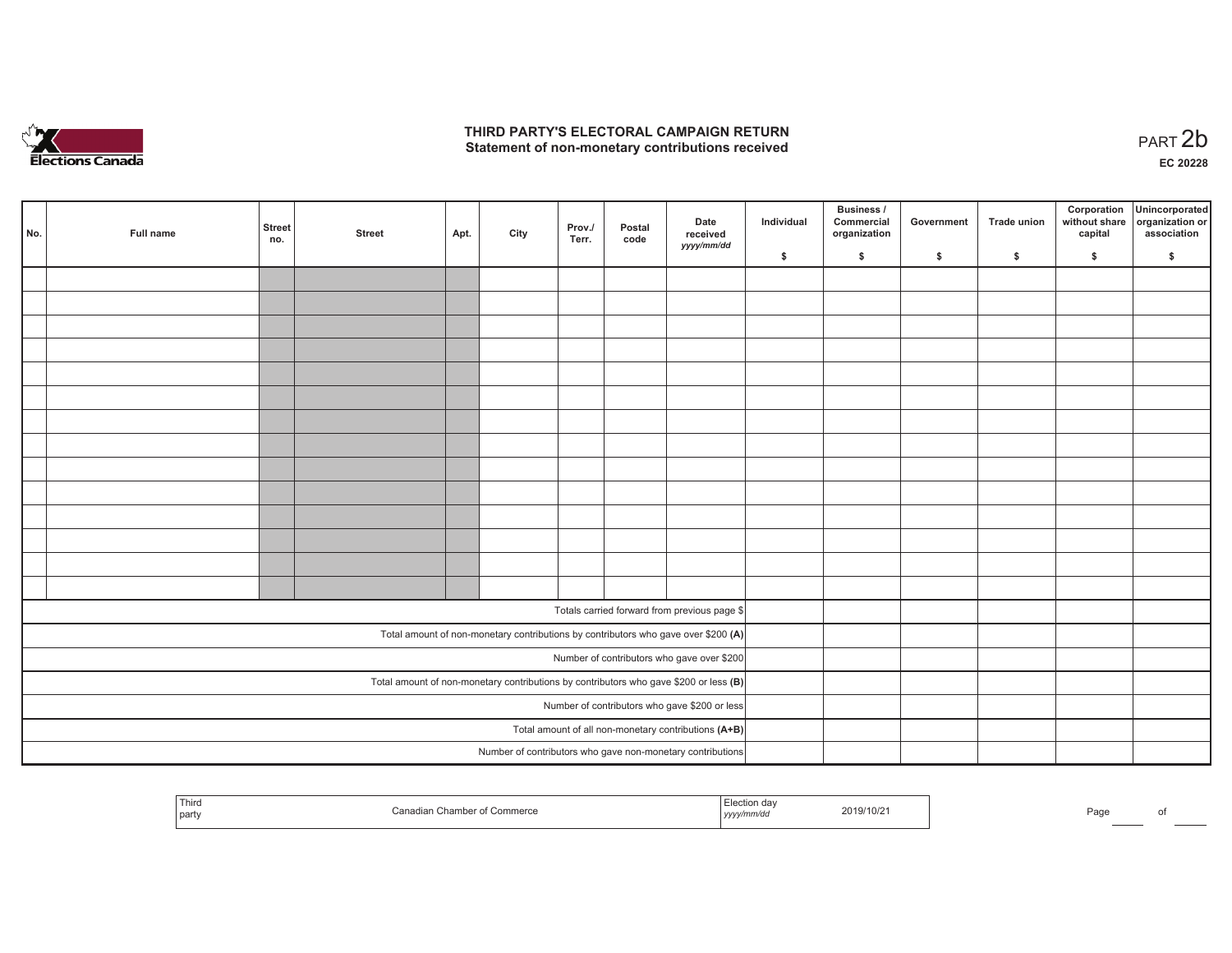

## **THIRD PARTY'S ELECTORAL CAMPAIGN RETURN STATE:** PERSON SELECTORAL CAMPAIGN RETURN<br>
Statement of operating loans received

**EC 20228**

| No. | Full name | <b>Street</b><br>no. | <b>Street</b> | Apt. | City | Prov./<br>Terr. | Postal<br>code | Date<br>received                                                  | Individual | Business /<br>Commercial<br>organization | Government | Trade union | Corporation<br>capital | Unincorporated<br>without share organization or<br>association |
|-----|-----------|----------------------|---------------|------|------|-----------------|----------------|-------------------------------------------------------------------|------------|------------------------------------------|------------|-------------|------------------------|----------------------------------------------------------------|
|     |           |                      |               |      |      |                 |                | yyyy/mm/dd                                                        | \$         | \$                                       | \$         | \$          | \$                     | \$                                                             |
|     |           |                      |               |      |      |                 |                |                                                                   |            |                                          |            |             |                        |                                                                |
|     |           |                      |               |      |      |                 |                |                                                                   |            |                                          |            |             |                        |                                                                |
|     |           |                      |               |      |      |                 |                |                                                                   |            |                                          |            |             |                        |                                                                |
|     |           |                      |               |      |      |                 |                |                                                                   |            |                                          |            |             |                        |                                                                |
|     |           |                      |               |      |      |                 |                |                                                                   |            |                                          |            |             |                        |                                                                |
|     |           |                      |               |      |      |                 |                |                                                                   |            |                                          |            |             |                        |                                                                |
|     |           |                      |               |      |      |                 |                |                                                                   |            |                                          |            |             |                        |                                                                |
|     |           |                      |               |      |      |                 |                |                                                                   |            |                                          |            |             |                        |                                                                |
|     |           |                      |               |      |      |                 |                |                                                                   |            |                                          |            |             |                        |                                                                |
|     |           |                      |               |      |      |                 |                |                                                                   |            |                                          |            |             |                        |                                                                |
|     |           |                      |               |      |      |                 |                |                                                                   |            |                                          |            |             |                        |                                                                |
|     |           |                      |               |      |      |                 |                |                                                                   |            |                                          |            |             |                        |                                                                |
|     |           |                      |               |      |      |                 |                |                                                                   |            |                                          |            |             |                        |                                                                |
|     |           |                      |               |      |      |                 |                |                                                                   |            |                                          |            |             |                        |                                                                |
|     |           |                      |               |      |      |                 |                | Totals carried forward from previous page \$                      |            |                                          |            |             |                        |                                                                |
|     |           |                      |               |      |      |                 |                | Total amount of loans by lenders who provided over \$200 (A)      |            |                                          |            |             |                        |                                                                |
|     |           |                      |               |      |      |                 |                | Number of lenders who provided over \$200                         |            |                                          |            |             |                        |                                                                |
|     |           |                      |               |      |      |                 |                | Total amount of loans by lenders who provided \$200 or less $(B)$ |            |                                          |            |             |                        |                                                                |
|     |           |                      |               |      |      |                 |                | Number of lenders who provided \$200 or less                      |            |                                          |            |             |                        |                                                                |
|     |           |                      |               |      |      |                 |                | Total amount of all loans (A+B)                                   |            |                                          |            |             |                        |                                                                |
|     |           |                      |               |      |      |                 |                | Number of all lenders who provided loans                          |            |                                          |            |             |                        |                                                                |

| Third<br>party | `--<br>. Commerce<br>,,,,,,,<br>. | , yyyymmuu | 0.10118<br>2019/10/2 | Daou<br>-dut |  |
|----------------|-----------------------------------|------------|----------------------|--------------|--|
|                |                                   |            |                      |              |  |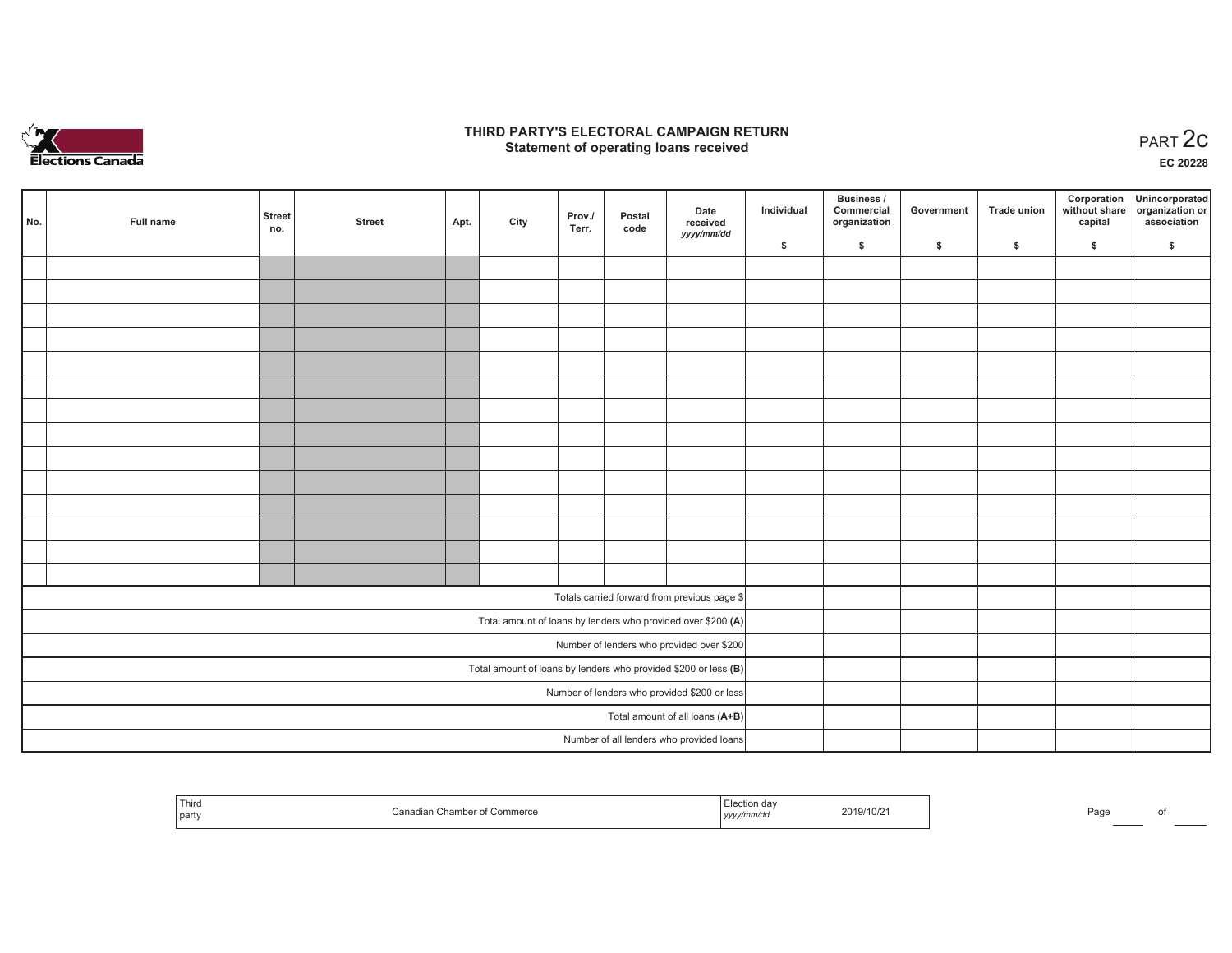

# **THIRD PARTY'S ELECTORAL CAMPAIGN RETURN S** ELECTORAL CAMPAIGN RETURN<br>Summary of inflows PART 2d

| No.   | Type of contributor / lender                 | <b>Monetary</b><br>contributions<br>(Part 2a) | Non-monetary<br>contributions<br>(Part 2b) | Loans<br>(Part 2c) | <b>Total</b> | Number of<br>contributors and<br>lenders |
|-------|----------------------------------------------|-----------------------------------------------|--------------------------------------------|--------------------|--------------|------------------------------------------|
|       |                                              | \$                                            | \$                                         | \$                 | \$           |                                          |
| 1.    | Individuals                                  |                                               |                                            |                    |              |                                          |
|       | 2. Businesses / Commercial organizations     |                                               |                                            |                    |              |                                          |
| 3.    | Governments                                  |                                               |                                            |                    |              |                                          |
| 4.    | Trade unions                                 |                                               |                                            |                    |              |                                          |
| 5.    | Corporations without share capital           |                                               |                                            |                    |              |                                          |
| 6.    | Unincorporated organizations or associations |                                               |                                            |                    |              |                                          |
| 7.    | Total (items 1 to 6)                         |                                               |                                            |                    |              |                                          |
| Total |                                              |                                               |                                            |                    |              |                                          |
| 8.    | Amount of third party's resources used       |                                               |                                            |                    | 7,596.39     |                                          |
| 9.    | Grand total (items 7 and 8)                  |                                               |                                            |                    | 7,596.39     |                                          |

| Third<br>party | า Chamber of Commerce<br>⊍ Canadian | ⊟lection dav<br>.<br>' yyyy/mm/dd<br>,,,, | 2019/10/21 |
|----------------|-------------------------------------|-------------------------------------------|------------|
|----------------|-------------------------------------|-------------------------------------------|------------|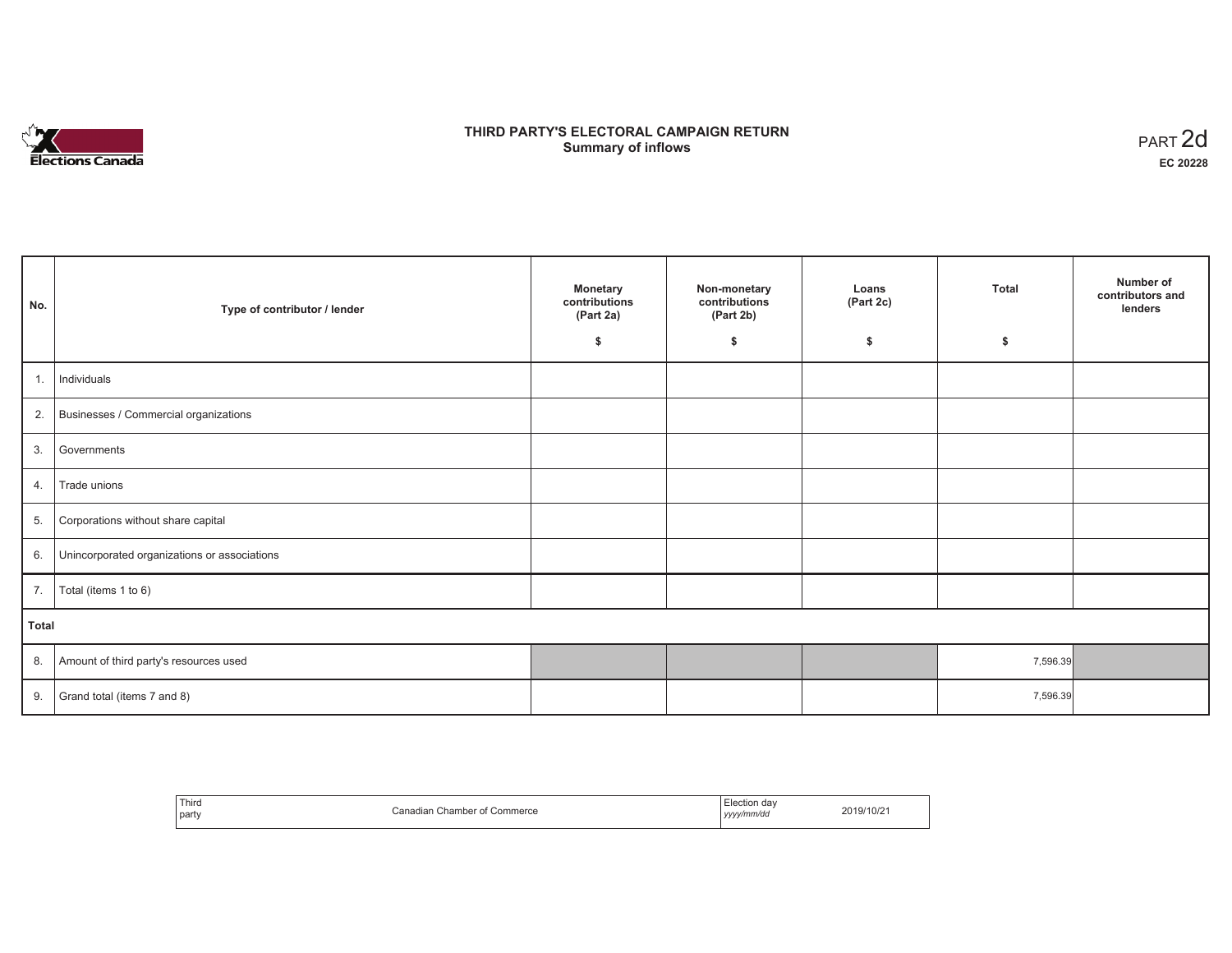

## **THIRD PARTY'S ELECTORAL CAMPAIGN RETURN Statement of expenses incurred for regulated activities that take place during the pre-election period**  *(Only applicable to a fixed-date general election)*

For a list of expense types, expense categories and expense subcategories, refer to Annex II in the Instructions.

| No.      | Date<br>incurred<br>yyyy/mm/dd | $E$ D Code<br>(if applicable) | Supplier | <b>Expense type</b> | Expense<br>category | Expense<br>subcategory | <b>Starting date</b><br>of activity,<br>advertisement<br>or survey<br>yyyy/mm/dd | Ending date<br>of activity,<br>advertisement<br>or survey<br>yyyy/mm/dd | Place of activity or<br>advertisement        | <b>Expense amount</b><br>\$ |
|----------|--------------------------------|-------------------------------|----------|---------------------|---------------------|------------------------|----------------------------------------------------------------------------------|-------------------------------------------------------------------------|----------------------------------------------|-----------------------------|
|          |                                |                               |          |                     |                     |                        |                                                                                  |                                                                         |                                              |                             |
|          |                                |                               |          |                     |                     |                        |                                                                                  |                                                                         |                                              |                             |
|          |                                |                               |          |                     |                     |                        |                                                                                  |                                                                         |                                              |                             |
|          |                                |                               |          |                     |                     |                        |                                                                                  |                                                                         |                                              |                             |
|          |                                |                               |          |                     |                     |                        |                                                                                  |                                                                         |                                              |                             |
|          |                                |                               |          |                     |                     |                        |                                                                                  |                                                                         |                                              |                             |
|          |                                |                               |          |                     |                     |                        |                                                                                  |                                                                         |                                              |                             |
|          |                                |                               |          |                     |                     |                        |                                                                                  |                                                                         |                                              |                             |
|          |                                |                               |          |                     |                     |                        |                                                                                  |                                                                         |                                              |                             |
|          |                                |                               |          |                     |                     |                        |                                                                                  |                                                                         |                                              |                             |
|          |                                |                               |          |                     |                     |                        |                                                                                  |                                                                         |                                              |                             |
|          |                                |                               |          |                     |                     |                        |                                                                                  |                                                                         |                                              |                             |
|          |                                |                               |          |                     |                     |                        |                                                                                  |                                                                         |                                              |                             |
|          |                                |                               |          |                     |                     |                        |                                                                                  |                                                                         |                                              |                             |
|          |                                |                               |          |                     |                     |                        |                                                                                  |                                                                         |                                              |                             |
|          |                                |                               |          |                     |                     |                        |                                                                                  |                                                                         |                                              |                             |
|          |                                |                               |          |                     |                     |                        |                                                                                  |                                                                         |                                              |                             |
|          |                                |                               |          |                     |                     |                        |                                                                                  |                                                                         | Totals carried forward from previous page \$ |                             |
| Total \$ |                                |                               |          |                     |                     |                        | 7,596.39                                                                         |                                                                         |                                              |                             |

| Third<br>Canadian Chamber of Commerce<br>  party | lection dav<br>2019/10/21<br>yyyy/mm/dd | Page |
|--------------------------------------------------|-----------------------------------------|------|
|--------------------------------------------------|-----------------------------------------|------|

 $_{\sf PART}$ 3a **EC 20228**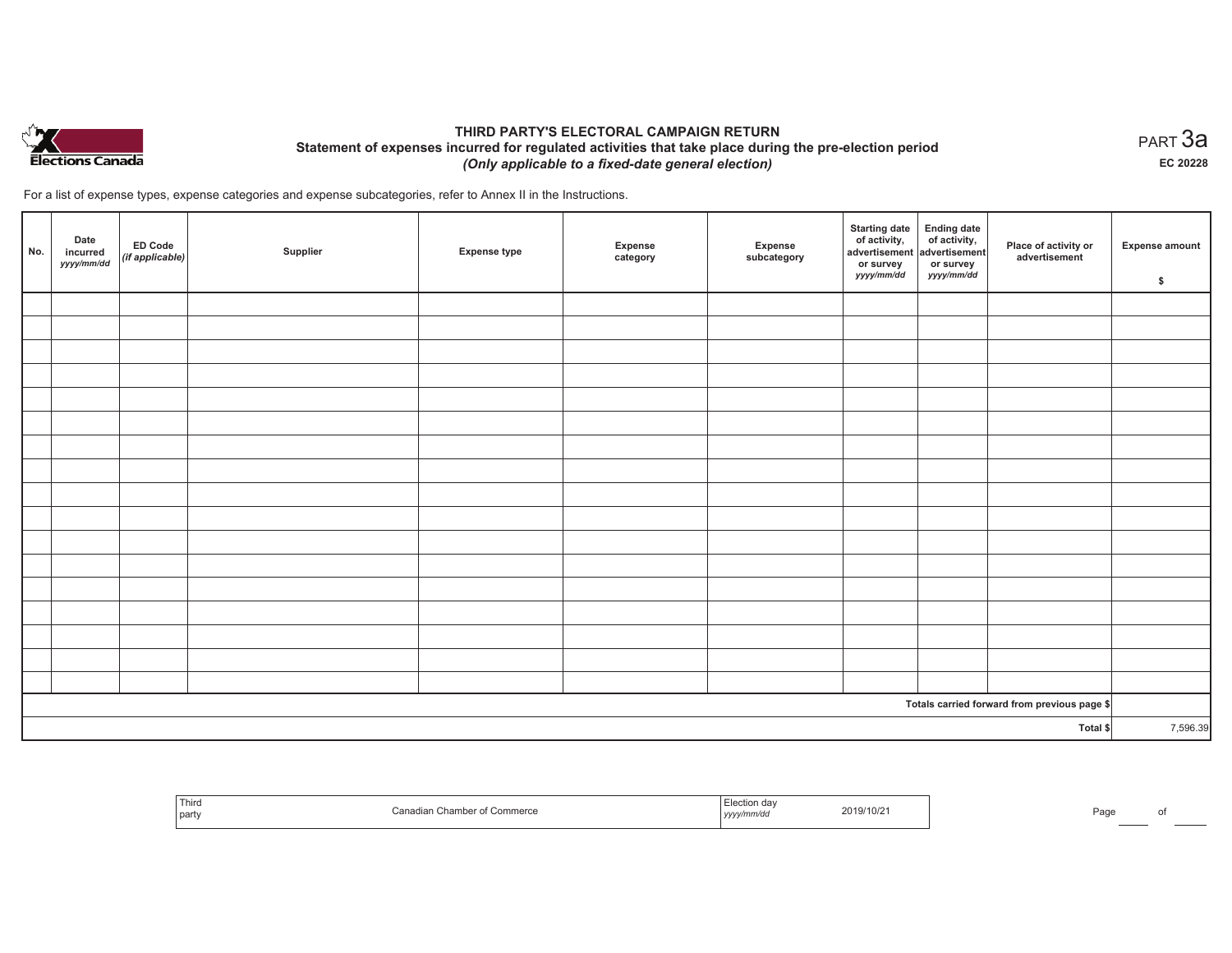

# **THIRD PARTY'S ELECTORAL CAMPAIGN RETURN Statement of expenses incurred for regulated activities that take place during the election period**<br>PART  $3b$

**EC 20228**

of 1

For a list of expense types, expense categories and expense subcategories, refer to Annex II in the Instructions.

| No.      | Date<br>incurred<br>yyyy/mm/dd | <b>ED Code</b><br>(if applicable) | Supplier                       | <b>Expense type</b>  | Expense<br>category  | Expense<br>subcategory | <b>Starting date</b><br>of activity,<br>advertisement<br>or survey<br>yyyy/mm/dd | <b>Ending date</b><br>of activity,<br>advertisement<br>or survey<br>yyyy/mm/dd | Place of activity or<br>advertisement        | <b>Expense amount</b><br>\$ |
|----------|--------------------------------|-----------------------------------|--------------------------------|----------------------|----------------------|------------------------|----------------------------------------------------------------------------------|--------------------------------------------------------------------------------|----------------------------------------------|-----------------------------|
|          | 2019/10/20                     |                                   | Chamber of Commerce Staff Time | Election Advertising | Design & Development | Design & Development   | 2019/09/11                                                                       | 2019/10/20                                                                     | Toronto / Online                             | 6,986.32                    |
|          | 2019/10/20                     |                                   | Alexandra Audet                | Election Advertising | Design & Development | Design & Development   | 2019/09/11                                                                       | 2019/10/20                                                                     | Toronto / Online                             | 610.07                      |
|          |                                |                                   |                                |                      |                      |                        |                                                                                  |                                                                                |                                              |                             |
|          |                                |                                   |                                |                      |                      |                        |                                                                                  |                                                                                |                                              |                             |
|          |                                |                                   |                                |                      |                      |                        |                                                                                  |                                                                                |                                              |                             |
|          |                                |                                   |                                |                      |                      |                        |                                                                                  |                                                                                |                                              |                             |
|          |                                |                                   |                                |                      |                      |                        |                                                                                  |                                                                                |                                              |                             |
|          |                                |                                   |                                |                      |                      |                        |                                                                                  |                                                                                |                                              |                             |
|          |                                |                                   |                                |                      |                      |                        |                                                                                  |                                                                                |                                              |                             |
|          |                                |                                   |                                |                      |                      |                        |                                                                                  |                                                                                |                                              |                             |
|          |                                |                                   |                                |                      |                      |                        |                                                                                  |                                                                                |                                              |                             |
|          |                                |                                   |                                |                      |                      |                        |                                                                                  |                                                                                |                                              |                             |
|          |                                |                                   |                                |                      |                      |                        |                                                                                  |                                                                                |                                              |                             |
|          |                                |                                   |                                |                      |                      |                        |                                                                                  |                                                                                |                                              |                             |
|          |                                |                                   |                                |                      |                      |                        |                                                                                  |                                                                                |                                              |                             |
|          |                                |                                   |                                |                      |                      |                        |                                                                                  |                                                                                |                                              |                             |
|          |                                |                                   |                                |                      |                      |                        |                                                                                  |                                                                                |                                              |                             |
|          |                                |                                   |                                |                      |                      |                        |                                                                                  |                                                                                | Totals carried forward from previous page \$ |                             |
| Total \$ |                                |                                   |                                |                      |                      |                        | 7,596.39                                                                         |                                                                                |                                              |                             |

| Third<br>  part | Commerce<br>ਾ Chambe.<br>∴anadian | Jection day<br>t ud:<br>บแบบ<br>nm/ac<br>, , , , , , , , , | 2019/10/21 | Page |
|-----------------|-----------------------------------|------------------------------------------------------------|------------|------|
|-----------------|-----------------------------------|------------------------------------------------------------|------------|------|